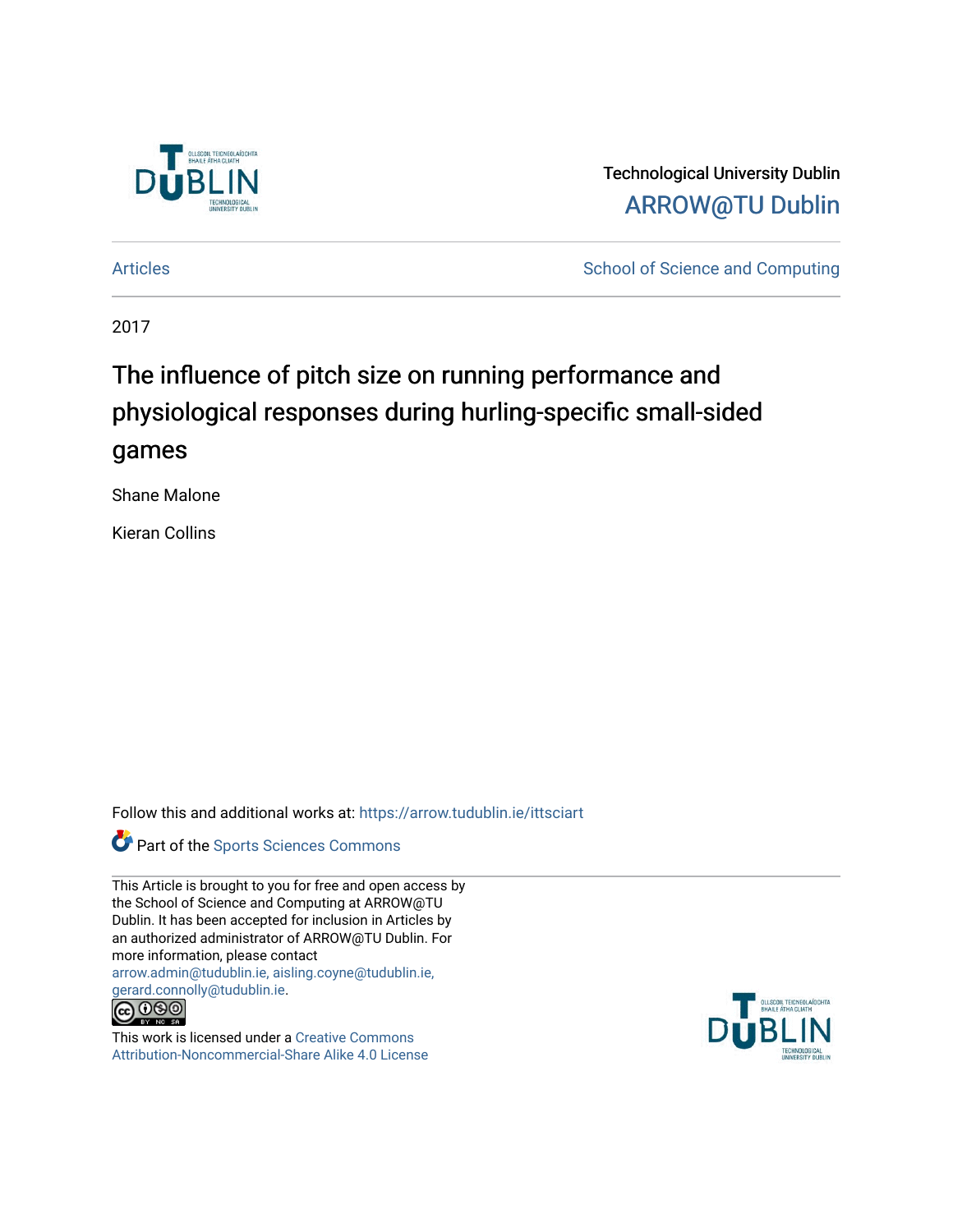# THE INFLUENCE OF PITCH SIZE ON RUNNING PERFORMANCE AND PHYSIOLOGICAL RESPONSES DURING HURLING-SPECIFIC SMALL-SIDED GAMES

# SHANE MALONE AND KIERAN D. COLLINS

Gaelic Sports Research Center, Department of Science, Institute of Technology Tallaght, Dublin, Ireland

# **ABSTRACT**

Malone, S and Collins, K. The Influence of pitch size on running performance and physiological responses during hurling-specific small-sided games. J Strength Cond Res 31 (6): 1518–1524, 2017—The current study examined how the impact of pitch dimensions influences physiological and running performance during 4-minute small-sided games (SSGs). Twenty-four ( $n = 24$ ) hurling players were monitored with global positioning system and heart rate monitors during the in-season training period. Total distance (in meters), highspeed running distance (in meters) ( $\geq$ 17 km $\cdot$ h<sup>-1</sup>), very highspeed running distance ( $\geq$ 22 km $\cdot$ h<sup>-1</sup>) (in meters), total accelerations (n), acceleration distance (in meters), and peak and mean velocity (in kilometers per hour) were calculated. Additionally, SSGs rate of perceived exertion (RPE $_{SSG}$ ; AU), % maximum heart rate, and individualized training impulse (iTRIMP; AU) were collected. The current results show that the manipulation of SSGs pitch size has an impact on the running performance and physiological responses. The data showed that SSGs played on large pitches (SSG<sub>80  $\times$  20 m</sub>) had greater running demands than medium (SSG $_{60}$   $_{\times}$   $_{20}$  m) or small (SSG<sub>40  $\times$  20 m)</sub> pitches, with significantly more distance covered in all movement categories. Total distance covered at high speed was 354  $\pm$  111 m on a large pitch, 254  $\pm$  72 m on a medium pitch, and  $198 \pm 62$  m on a small pitch. Large pitch dimensions resulted in greater physiological and perceptual demands on players (higher %HR<sub>max</sub>, iTRIMP [AU], and RPE<sub>SSG</sub> [AU]) compared with medium and small pitches. The current data help applied practitioners to understand further how modifying different aspects of SSGs can alter the running and physiological responses of players. Moreover, applied practitioners now have consistent information to design and optimize their training time in mixing the physical,

Address correspondence to Shane Malone, shane.malone@ mymail.ittdublin.ie.

31(6)/1518–1524

Journal of Strength and Conditioning Research 2016 National Strength and Conditioning Association technical, and tactical elements within specific SSGs pitch dimensions.

KEY WORDS heart rate, GPS, training games, team sport, intermittent activity

# **INTRODUCTION**

Turling is a team sport game played with stick<br>(camán) and ball (sliothar); the skills required to<br>successfully play the game are complex in<br>nature (23,28). This is a high-intensity dynamic<br>team sport where 2 coalkeepers a (camán) and ball (sliothar); the skills required to successfully play the game are complex in nature (23,28). This is a high-intensity dynamic team sport where 2 goalkeepers and 14 outfield players compete on an average pitch dimension of 140 m  $\times$  88 m with a relative player area of 410 m2. High catching of the sliothar with one hand is a feature of the game, as is striking it in the air, both skills requiring extraordinary hand-eye coordination (28). The caman can be used to block the ball or to "hook" an opponent attempting to strike it. In essence, hurling constitutes a form of intermittent exercise within which the timing of high-intensity efforts is acyclical following the ebb and flow of the game (28). This is a sport that requires players to engage in high-speed running, rapid acceleration and deceleration movements intertwined with changes of directions, jumping, and body contacts. These patterns of play are likely to contribute to the observed high levels of physiological load and energetic expenditure experienced by players during competitive match play (23,28).

Small-sided games (SSGs) provide an alternative methodology of training to traditional training methods within team sports such as hurling (6,16). Indeed, anecdotally these games represent a major component of the training process within hurling, with many teams using these drills for fitness and skill-based improvements in performance. Within SSGs training, it is common to manipulate the pitch area to achieve certain technical, tactical, and physiological adaptations. Indeed, this methodology of training is often regarded as a more time-efficient mode of training as it incorporates technical, tactical, and physical aspects while still including the ball (29,30), a factor that increases player motivation and sport specificity (13). In other field sports, such as soccer, the influences on physical and physiological demands in SSG have been investigated thoroughly; however, within hurling,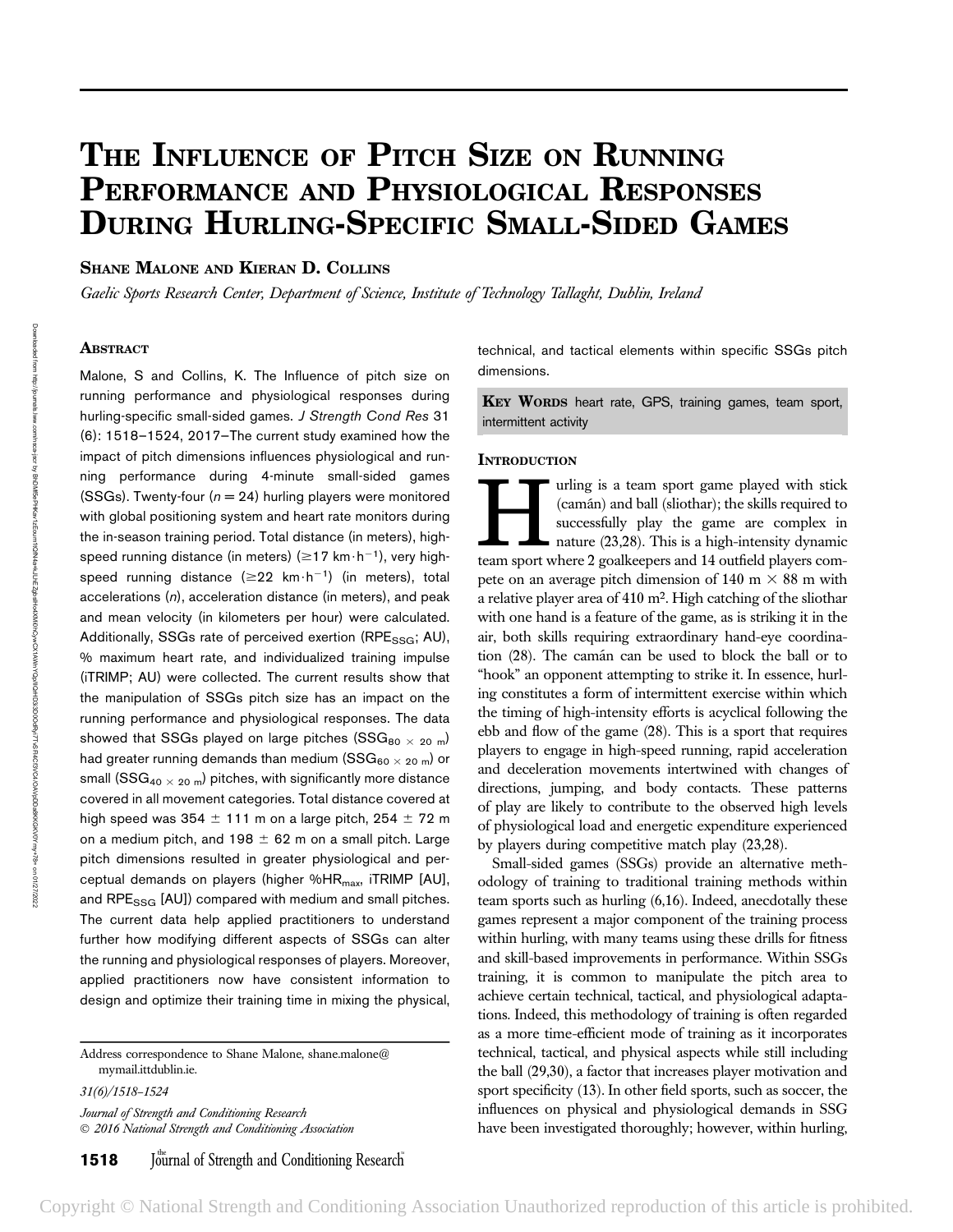there is a lack of in-depth understanding of these training methodologies (28).

Studies from other field sports have concluded that the manipulation of pitch dimensions and formats can elicit different physiological and perceptual responses as well as running profiles (8,13,17,19). Moreover, it has been reported that by altering pitch size, coaches can regulate athlete effort intensity during SSG (7,27). Accordingly, when the ratio of the playing area and number of players is increased, exercise intensity increases linearly (27). The explanation for which may be linked to an increase in the relative playing area of each player, which means more displacement and movements with higher speed. Previously, Rampinini et al. (27) and Casamichana and Castellano (4) observed significant differences in heart rate (HR) responses between SSGs played on pitches with different dimensions. Higher HR values were reported during SSGs played on large pitch dimensions when compared with medium- and small-sized pitch dimensions. However, the differences observed in these studies were relatively small. Indeed, well-controlled interventions by Kelly and Drust (18) comparing HR responses and technical demands of 5v5 SSGs played on small, medium and large pitches showed no difference in the HR profiles across varying pitch dimensions. In general, small-tomoderate variations in physiological and running performance variables have been observed when altering the pitch dimension of the same SSG format (1). However, many of these investigations have taken place in sports that are far removed from hurling with regard to player movement patterns and ball movement patterns. Indeed, within hurling, the ball can travel at 100 m $\cdot$ s<sup>-1</sup> (28), thus impacting the physical and physiological dynamic within the confined spaces that are often prescribed for SSGs.

The advancement of technology now permits the assessment of running performance within training drills through the utilization of global positioning system (GPS) (3,14). These systems have been deemed valid for use within intermittent exercise (3,22). In this regard, recent investigations have revealed that larger game formats are associated with a greater range of total distances and higher maximum speeds; these findings have been mostly related to relative player area (3). However, despite extensive research, there is still a lack of understanding as to running performancerelated information on typical SSG used by coaches in the hurling training process. Of particular interest is the crucial running components taxed during these games especially across different pitch dimensions. The unpredictable nature of SSG allows for explosive actions and changes in velocity that impacts the quantification of running and physiological performance during these games. Therefore, insight as to the mechanisms taxed and the physiological strain is warranted in specific hurling-type SSG to best aid practitioners in the application of these games within the hurling training process. Given the above information, the aim of the current investigation was to provide insight as to the impact that different pitch dimensions have on standardized hurling SSG with respect to running and physiological performance. It was hypothesized that larger pitch dimensions with larger relative player areas would result in higher running and physiological demands for players.

## **METHODS**

One week before the start of the observational period, all players' anthropometric measurements and fitness characteristics were obtained. Height was measured to the nearest 0.1 cm using a free standing stadiometer, and body mass was determined to the nearest 0.1 kg on digital scales (Seca 702; Seca GmbH, Hamburg, Germany). All measurements were obtained using portable measurement devices and standardized laboratory procedures. Calibrated precision weighing scales (Seca Medical Measuring Systems, Birmingham, United Kingdom) were used to obtain body mass. Additionally players completed a Yo-Yo intermittent recovery test level 2 to obtain cardiovascular fitness and players' individual HR maximum.

During the observational period, a total of 1,560 individual SSGs drill observations were undertaken on outfield players with a median of 65 observations per player (range: 10–65). Three different dimension formats of SSGs were observed during the study period:  $SSG_{40} \times 20$  m (player observations,  $n = 520$ , SSG<sub>60</sub>  $\times$  20 m (player observations,  $n = 520$ ), and SSG<sub>80</sub>  $\times$  20 m (player observations,  $n = 520$ ). The player numbers (4 vs. 4) and game rules were the same for each pitch dimension. The game rules were the following: the objective of the game was to keep possession and score in a designated end-zone area at the end of each pitch. Teams were selected based on player position to best replicate the man marking nature of competitive match play hurling. Each drill was performed in a randomized continuous manner within every training session during the observational period. Therefore, drills were not performed in the same order within every session to best counteract ordering effects on the physical and physiological data collected. During each SSGs, full competition rules applied. Additionally, each SSGs was completed under the supervision and motivation of coaches to keep the running performance of players high during SSG (27). During SSGs, multiple replacement balls were available by prompt replacement when hit out of play (4,5). Before the study period, SSGs were frequently performed by players in a number of sessions  $(n = 20)$  to ensure familiarization to the aims and objectives of the specific SSGs. All sessions were performed on the same pitch. In addition, all exercise games were performed at the same time during the day (6 PM to 8 PM) to limit to effects of circadian variations on measured variables (10). All SSGs were completed after a standardized warm-up of 20 minutes containing both technical and dynamic movements. Specifically at the start of the warm-up, players engaged in elements of dynamic stretching and low-intensity running. Players were then split into groups of 6 and completed 6 repeated shuttles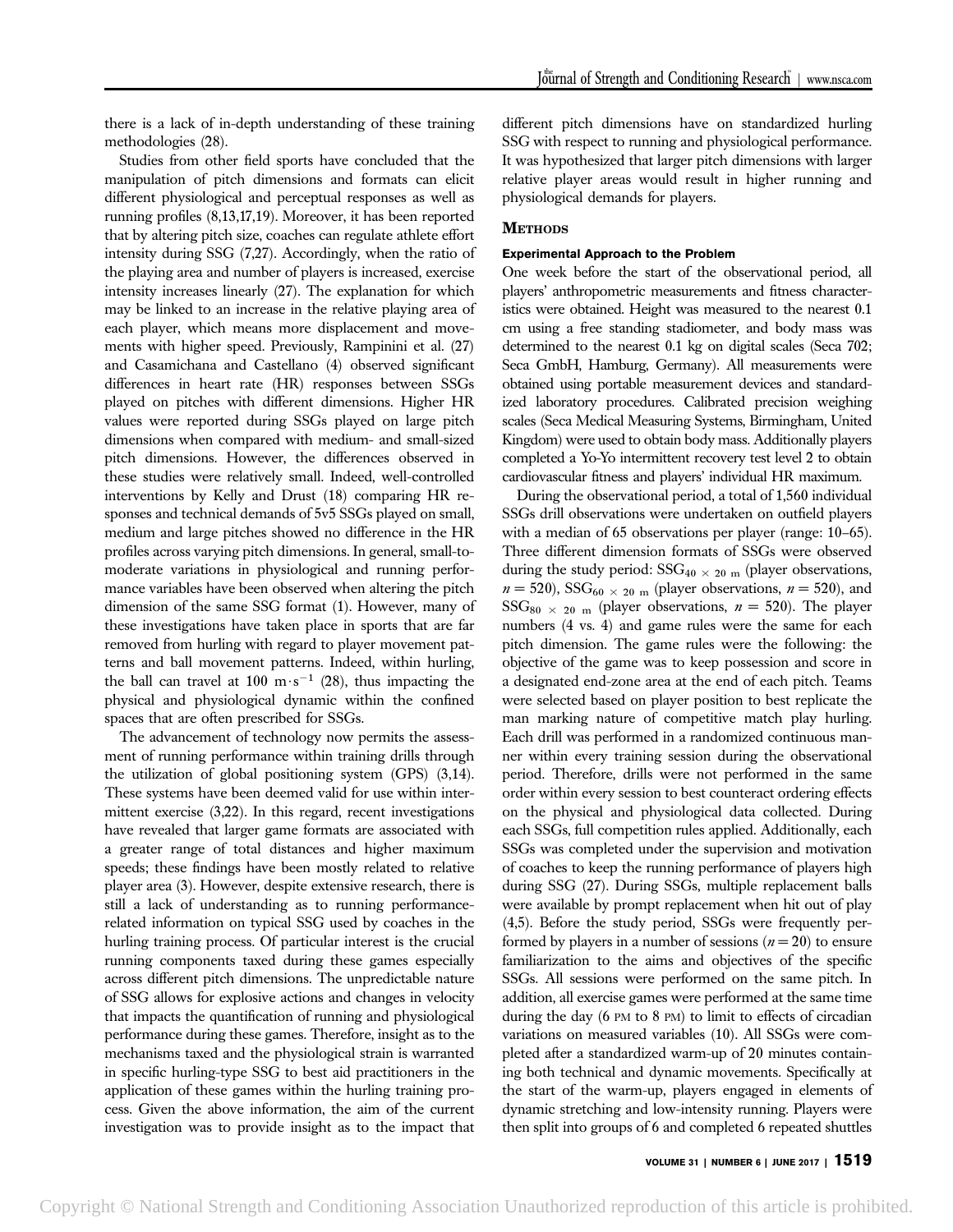over 45 m to expose players to maximal speed. After this, players began technical elements of the warm-up, specifically this included conditional elements with regard to the number of ball touches authorized per individual in possession, which was fixed for a period (from 1 touch to 6 touches). Finally, players engaged in a small element of free play within a condensed pitch of  $20 \times 20$  m for 3 minutes. During this observational study, all games were standardized by time (4 minutes in length) with a 1 to 1 work-to-rest ratio used during all training sessions for these games. During the study period, an average of 6 repetitions of the SSGs were completed (range, 3–8 repetitions). During the SSGs, all players wore GPS (VXsport, New Zealand, Lower Hutt, Issue: 330a, Firmware: 3.26.7.0) and HR belts (Polar Team Sport System; Polar Electro Oy, Kempele, Finland) to best assess players' running and physiological performance during the SSG. During rest periods, the players were allowed to drink fluids "ad libitum." All the participants were advised to maintain their normal diet, with special emphasis being placed on a high intake of water and carbohydrates.

Twenty-four hurling players competing at the top level of club hurling and who had recently won a championship (age  $25.5 \pm 3.2$  years; height  $181.9 \pm 3.2$  cm; body mass  $81.5 \pm 4.5$ kg) volunteered for the study during the competitive period of the 2014 season. All players were notified of the aims and objectives of the study, research methods, requirements, benefits, and risks before giving written informed consent. The study was approved by the institutional ethics committee.

Running Performance Measurement During SSG. During all SSGs, participants wore an individual GPS unit (VXsport, Issue: 330a, Firmware: 3.26.7.0), sampling at 4 Hz and containing a triaxial accelerometer and magnetometer in all training sessions. The GPS unit (mass: 76 g; "48 mm"  $\times$ "20 mm"  $\times$  "87 mm") was encased within a protective harness between the player's shoulder blades in the upper thoracic-spine region. Fifteen minutes before the commencement of training, the GPS device was turned on and fixed to the athlete, to establish a satellite lock (21). The validity and reliability of this device has previously been communicated (3,22). Specifically, the VX Sport GPS unit has been examined by Malone et al. (22) for accuracy and reliability during intermittent activity. Test-retest (7 days apart) reliability for total distance covered, maximum speed, and average speed was quantified. Systematic differences were examined using a paired *t*-test on the test-retest data and revealed no significant differences for the total distance covered (300.5  $\pm$  3.3 m; 303.6  $\pm$  5.6 m), maximum speed  $(23.9 \pm 1.9 \text{ km} \cdot \text{h}^{-1}; 24.1 \pm 1.3 \text{ km} \cdot \text{h}^{-1})$ , and average speed  $(10.2 \pm 1.0 \text{ km} \cdot \text{h}^{-1}; 10.2 \pm 0.9 \text{ km} \cdot \text{h}^{-1})$ . The typical error (TE  $\pm$  95% confidence interval [CI]) was 0.84  $\pm$  0.3 m for total distance covered,  $0.75 \pm 0.26$  km $\cdot$ h<sup>-1</sup> for maximum speed, and  $0.55 \pm 0.19$  km $\cdot$ h<sup>-1</sup> for average speed, respectively.

# **1520** Journal of Strength and Conditioning Research

The coefficient of variation (CV%  $\pm$  95% CI) was 1.0  $\pm$  0.4% for the total distance covered,  $4.2 \pm 1.5\%$  for maximum speed, and  $4.4 \pm 1.5\%$  for average speed, respectively. The number of satellites for GPS was satisfactory during all sessions: range = 7–12, with an average of  $9.5 \pm 3$  satellites per training, respectively. The horizontal dilution of position, which is a reflection of the geometrical arrangement of the satellites and is related to both the accuracy and the quality of the signal, was not collected, which is a limitation of the current study. Proprietary software provided instantaneous raw velocity data at 0.25 second intervals, which was then exported and placed into a customized Microsoft Excel spreadsheet (Microsoft, Redmond, WA, USA). The spreadsheet allowed analysis of distance covered (in meters) and speed calculated (in kilometers per hour) in the following categories: total distance, high speed running distance ( $\geq$ 17 km·h<sup>-1</sup>), very high speed running distance ( $\geq$ 22 km·h<sup>-1</sup>), and peak velocity (in kilometers per hour). The software allowed for the calculation of number of accelerations lasting 1 second  $(\Delta t = 1 \text{ s})$ . The number of moderate (2–3 m $\cdot$ s<sup>-2</sup>) and high (>3 m $\cdot$ s<sup>-2</sup>) accelerations was recorded, along with total  $(\geq 1 \text{ m}\cdot \text{s}^{-2})$  acceleration distance covered (14).

Physiological Performance Measurement During SSG. Physiological performance during SSGs was assessed on the basis of HR analysis (11), which was recorded every 5 seconds using a telemetric device (Polar Team Sport System; Polar Electro Oy). The HR maximum  $(HR_{\text{max}})$  of each player was determined by means of the Yo-Yo intermittent recovery test level 2 (Yo-YoIR2) (2). The mean HRs  $(HR_{mean})$  for each SSGs were recorded and expressed as a percentage of individual maximum to provide an indication of the overall intensity of the SSG in relation to the mean and maximum HR obtained in the Yo-YoIR2 (HR<sub>mean</sub> and %HR<sub>max</sub>). The coefficient of variation of HR responses (%HR<sub>max</sub>) during small-sided games has been reported as 1.3–4.8% (20,27). Immediately after SSGs, each player was asked to manually register a rate of perceived exertion (RPE<sub>SSG</sub>) value using the Borg scale (CR-10), which was printed on paper and used to help the players rate their exertion levels during the period (8). The reliability of RPE has been previously reported (13), with the TE expressed as a percentage of the mean (TE%) being 1–2 units. In addition to HR and RPE analysis, the individualized training impulse (iTRIMP) of the SSGs was calculated for each player as previously reported by Manzi et al. (24).

All analyses were conducted using statistical software (SPSS, Version 22.0.0.0; IBM Corporation, Chicago, IL, USA). Assumptions of normality were verified by using a Shapiro-Wilk test. Data are presented as mean  $\pm$  SD with 95% confidence limits. A repeated-measures analysis of variance was performed to understand the main effect of format type  $(SSG_{40} \times 20 \text{ m}$ ,  $SSG_{60} \times 20 \text{ m}$ , or  $SSG_{80} \times 20 \text{ m}$ ) on the running and physiological parameters between SSGs drills. Significant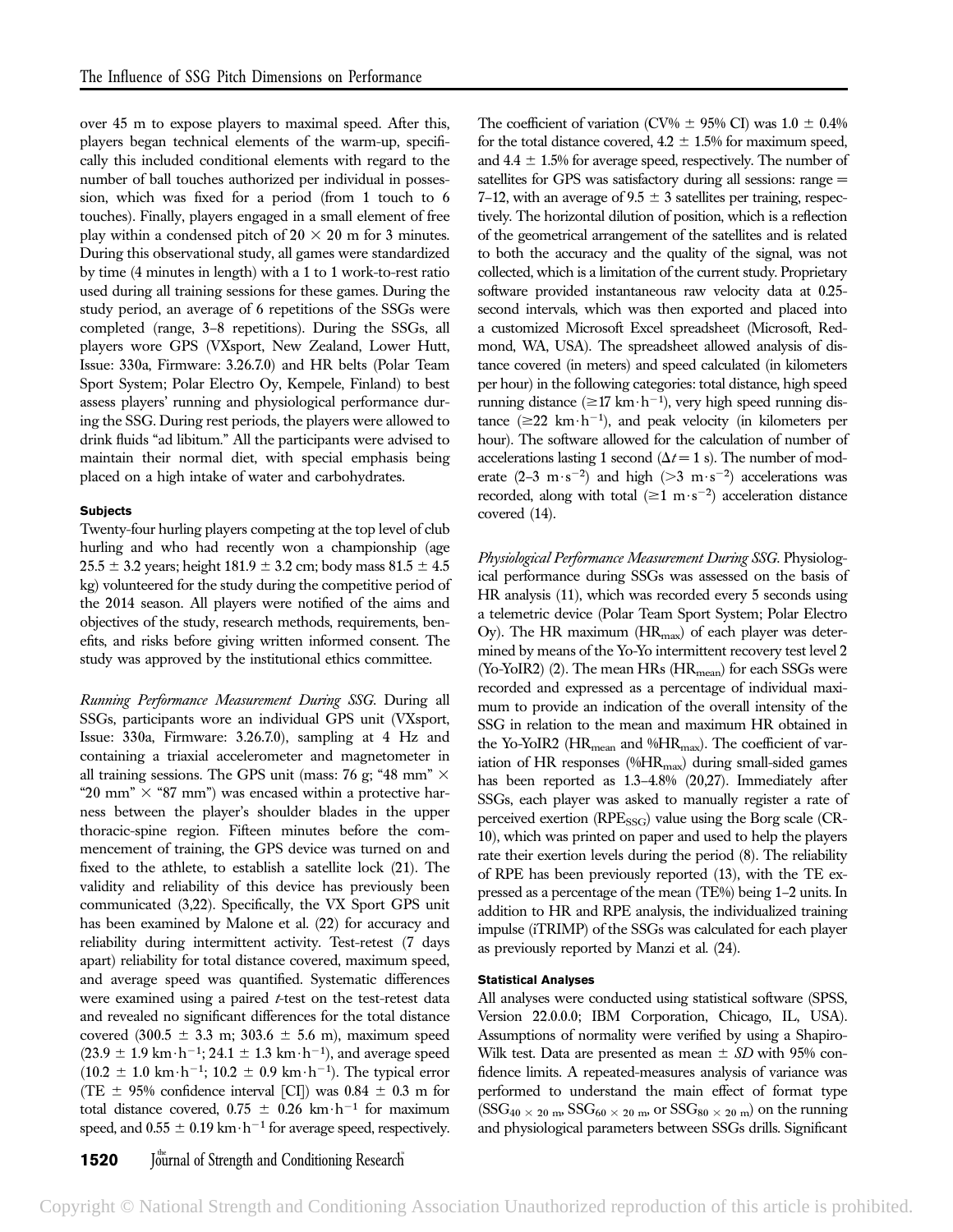|                                                    | $40 \times 20$ m (small)   | $60 \times 20$ m (medium)          | $80 \times 20$ m (large)    |
|----------------------------------------------------|----------------------------|------------------------------------|-----------------------------|
| Relative player area per pitch<br>dimension $(m2)$ | 100                        | 150                                | 200                         |
| Player numbers                                     | 4 vs. 4                    | 4 vs. 4                            | 4 vs. 4                     |
| Running performance variables                      |                            |                                    |                             |
| Peak velocity ( $km \cdot h^{-1}$ )                | $27.8 \pm 1.4$ (27.4-28.2) | $28.1 \pm 1.8 (27.4 - 28.9)$       | $32.1 \pm 1.1$ (30.1-32.5)§ |
| Total accelerations (n)                            | $10 \pm 4 (8 - 14)$        | $16 \pm 6$ (14-20) $\pm$           | $35 \pm 10 (35 - 45)$ §     |
| High accelerations (n)                             | $4 \pm 3(3-6)$             | $6 \pm 4 (5 - 10)$                 | $15 \pm 10$ (15-21)§        |
| Moderate accelerations (n)                         | $6 \pm 5(3-8)$             | $10 \pm 8 (8 - 15)$                | $20 \pm 12 (19 - 21)$ §     |
| Acceleration distance (m)                          | $47 \pm 25 (35 - 50)$      | $81 \pm 45 (75 - 110)$             | $101 \pm 56$ (75-125)§      |
| Physiological variables                            |                            |                                    |                             |
| <b>iTRIMP</b> (AU)                                 | $33 \pm 25 (25 - 50)$      | 44 $\pm$ 34 (27-62) $\pm$          | $65 \pm 44$ (30-85)§        |
| Exercise intensity (% $HR_{\text{max}}$ )          | $86 \pm 3 (80 - 88)$       | $90 \pm 3 (89 - 93)$               | $98 \pm 4 (95 - 100)$ §     |
| $HR_{mean}$ (b·min <sup>-1</sup> )                 | $164 \pm 14$ (152-167)     | $178 \pm 17 (169 - 176)$           | $187 \pm 13(180 - 190)\$    |
| $RPE_{SSG}$                                        | $4.3 \pm 2.1$ (3.2-6.1)    | 6.1 $\pm$ 2.2 (4.5-8.4) $\ddagger$ | $8.8 \pm 1.3$ (7.1-9.2)§    |

TABLE 1. The distance, speed, and physiological parameters calculated during different pitch dimensions of SSGs.\*†

\*iTRIMP = individualized training impulse;  $HR =$  heart rate; %HR<sub>max</sub> = presented as a percentage of maximum on a Yo-YoIR2;  $RPE_{SSG}$  = specific SSG rating of perceived exertion; SSG = small-sided game.

 $\dagger$ All data are scaled to 4-minute durations to represent within SSG parameters. Data are presented as mean  $\pm$  SD (95% CI). Moderate accelerations ( $n$ ;  $>2-3$  m $\cdot$ s<sup>-1</sup>); high accelerations ( $n$ ;  $>3$  m $\cdot$ s<sup>-1</sup>).

 $\sharp$ Significant difference between small and medium pitch dimensions ( $p \le 0.05$ ).

§Significant difference between small and large pitch dimensions ( $p < 0.001$ ).

main effects and interaction between factors were followed up with a least significant difference post hoc analysis (26). Statistical significance was set at  $p \leq 0.05$ . To make inferences about true values of the difference in the physical and physiological performance qualities of each pitch dimension, Cohen effect size  $(d)$  was reported. The uncertainty was expressed as  $d \pm 95\%$  confidence limits. Effect sizes of  $< 0.2, 0.2-0.6, 0.6-1.2,$  and  $1.2-2.0$  were considered trivial, small, moderate, and large, respectively (15).

## **RESULTS**

Selected physiological performance variables are reported as mean  $\pm$  SD (95% CI) in Table 1. Players' average HR<sub>max</sub> during the Yo-YoIR2 was  $191 \pm 8$  b min<sup>-1</sup>. During SSGs, HR responses were higher on large pitch dimensions when compared with all other dimensions, respectively  $(SSG_{80} \times 20 \text{ m} > SSG_{60} \times 20 \text{ m} > SSG_{40} \times 20 \text{ m}; \phi =$ 0.004;  $d = 1.93 \pm 0.61$ ; large). The large pitch dimensions resulted in higher individual physiological responses and

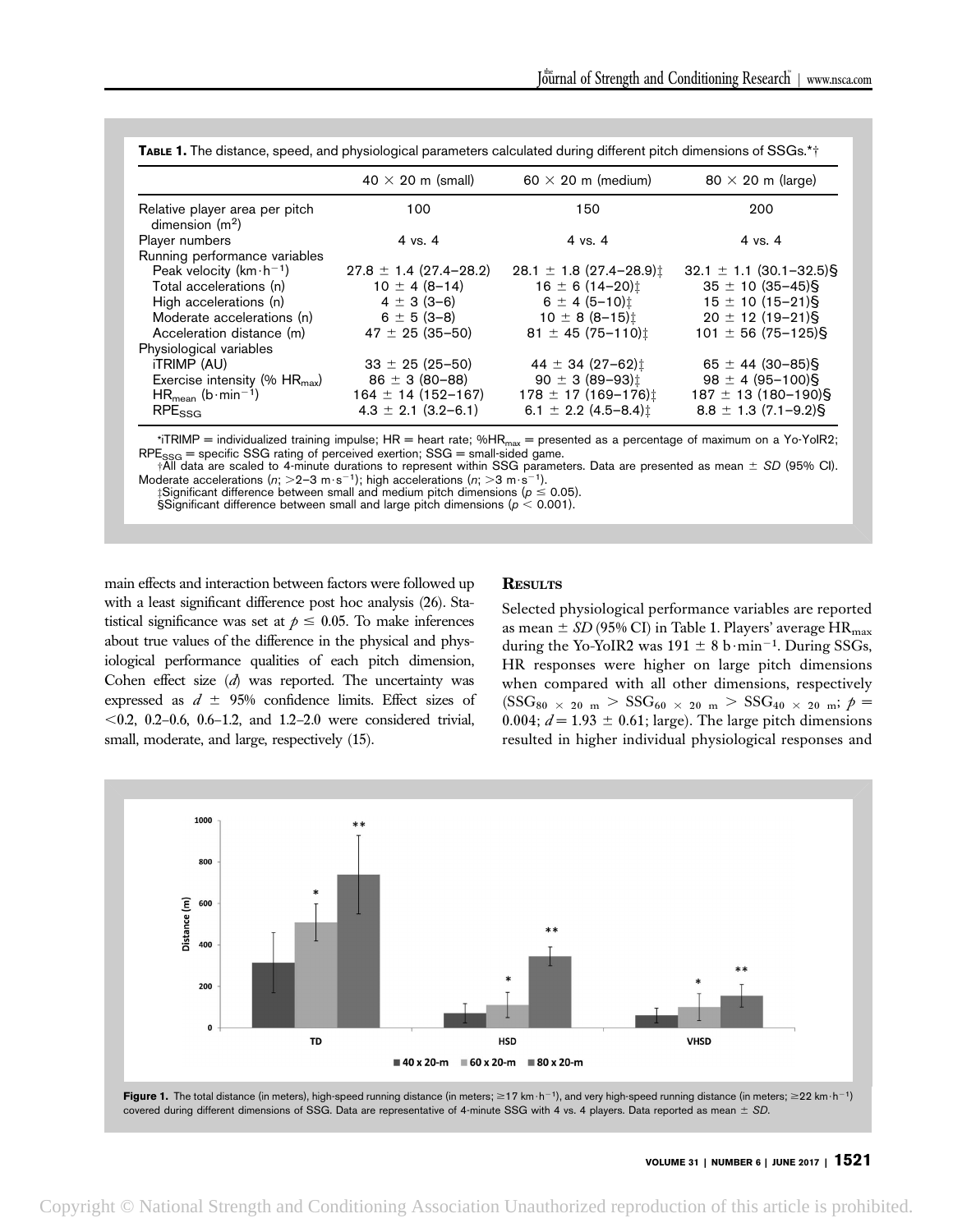perceptual responses observed for iTRIMP (SSG<sub>80  $\times$  20 m</sub>  $>$  $SSG_{60} \times 20 \text{ m} > SSG_{40} \times 20 \text{ m}; \ p = 0.002; d = 2.67 \pm 0.41;$ large) and RPE measures (SSG<sub>80  $\times$  20 m  $>$  SSG<sub>60</sub>  $\times$  20 m  $>$ </sub>  $SSG_{40} \times 20 \text{ m}; \ p = 0.04; d = 0.54 \pm 0.21; \text{ small}.$  Large main effects (SSG<sub>60  $\times$  20 m  $>$  SSG<sub>40</sub>  $\times$  20 m;  $p = 0.001$ ;  $d = 1.83 \pm$ </sub> 0.91, large) were observed for medium pitch dimension when compared against small pitch dimensions. Running performance for each pitch dimensions is reported in Table 1 and Figure 1. The larger pitch dimensions showed higher running performance for all variables measures. During SSGs, the total distance covered were  $315 \pm 89$  (226–404) m, 509  $\pm$  145  $(364–654)$  m, and  $739 \pm 189$  (550–928) m corresponding to a relative distance of 79  $\pm$  22 (57–101) m $\cdot$ min<sup>-1</sup>, 127  $\pm$  36 (91–163) m·min<sup>-1</sup>, and 185  $\pm$  46 (139–231) m·min<sup>-1</sup> for small, medium, and large pitch dimensions, respectively  $(SSG_{80} \times 20 \text{ m} > SSG_{60} \times 20 \text{ m} > SSG_{40} \times 20 \text{ m}; \rho = 0.03; d =$  $3.13 \pm 0.91$ , very large). Very large main effects were observed for high-speed distance (SSG<sub>80  $\times$  20 m  $>$  SSG<sub>60</sub>  $\times$  20 m  $>$ </sub>  $SSG_{40} \times 20 \text{ m}; \rho = 0.003; d = 2.73 \pm 0.91$ , very large) and very high-speed running distance (SSG<sub>80  $\times$  20 m</sub>  $>$  SSG<sub>60</sub>  $\times$  20 m  $>$ SSG<sub>40</sub>  $\times$  20 m;  $p = 0.004$ ;  $d = 1.73 \pm 0.91$ , large), respectively, for larger pitch dimension resulting in higher running performance (Table 1). Finally, differences in the total distance covered in acceleration ranges were observed with distances being higher on large and medium pitches when compared with smaller pitch dimensions (SSG<sub>80  $\times$  20 m</sub>  $>$  $SSG_{60} \times 20 \text{ m} > SSG_{40} \times 20 \text{ m}; p = 0.003; d = 0.93 \pm 0.003$ 0.21, large).

## **DISCUSSION**

The current investigation sought to characterize the running and physiological demands of different pitch dimensions in SSGs training. The study is the first to quantify these variables within hurling; additionally, the investigation quantified the acceleration demands of SSGs, thus providing an explanation for the well-documented efficacy of this training methodology in team sports for eliciting improvements in fitness of team sport players (13). In line with other studies  $(7,27)$ , the current investigation found that for the same game format of SSGs, an increase in the individual playing area led to a concomitant increase in the running and physiological demands and ratings of perceived exertion. This was reflected in small pitch dimensions (SSG<sub>40  $\times$  20 m) being characterized by reduced run-</sub> ning performance and physiological demand as highlighted by reduced distances and HR responses. Furthermore, medium pitch dimensions (SSG<sub>60  $\times$  20 m)</sub> seem to provide similar relative running demands to that of match play. Interestingly, large pitch dimensions (SSG<sub>80  $\times$  20 m)</sub> are characterized by a higher running and physiological demand. These data ultimately have important implications for coaches and practitioners using SSGs as a conditioning stimulus in hurling, as the data are the first to report consistent information on SSG demands in a hurling-specific training environment.

With regard to running performance, large pitch dimensions result in higher running volume with large to very large effects reported between small to large pitch dimensions for total distance ( $p = 0.03$ ;  $d = 3.13 \pm 0.91$ , very large), highspeed running distance ( $p = 0.003$ ;  $d = 2.73 \pm 0.91$ , very large), and very high-speed running distance ( $p = 0.004$ ;  $d = 1.73 \pm 0.91$ , large). Additionally players covered more distance during acceleration movements in larger dimensions when compared with medium and small pitch dimensions. These data support previous findings in soccer (27) and handball (7) that shows as player area is increased, players cover more distance during SSGs; however, it should be noted that not all SSGs studies show these results (18). With respect to maximum velocity, the lowest values were reported on smaller pitch dimensions, something that needs to be taken into account when proposing training drills. The current data support previous findings in soccer that have shown that relative pitch area is an important factor for consideration by applied practitioners to best allow players to express maximal velocity characteristics during SSGs (4,5). Previously, Malone et al. (23) have reported that total relative match play running was 120 m·min<sup>-1</sup>, with 24 m·min<sup>-1</sup> covered at high speed ( $\geq$ 17 km·h<sup>-1</sup>). Interestingly, medium pitch dimensions (SSG<sub>60  $\times$  20 m</sub>) seemed to provide similar total relative running demands (127  $m \cdot min^{-1}$ ) and similar relative high-speed running demands  $(27 \text{ m}\cdot\text{min}^{-1})$  to that of match play during this study; therefore, coaches should be aware of the possible efficiency of this dimension for replication of match play scenarios.

Interestingly, similar trends were reported for exercise intensity as measured by HR, with large pitch dimensions reporting the highest relative intensity when compared with medium and small pitch dimensions. The percentage of  $HR_{\text{max}}$  for players during SSG play ranged from 86% HR<sub>max</sub> on the small pitch to 98%  $HR_{max}$  on the large pitch; these figures are also close to those required to improve oxygen consumption ( $\rm\dot{Vo}_{2}$ max) (90–95% HR<sub>max</sub>) (16) and the anaerobic threshold (85–90% HRmax). Similar to the findings of Collins et al. (6) for Gaelic football, it seems that the SSGs used in the current study may be useful for improving the aerobic endurance capacity of hurling players. Additionally, the values reported in this study are in contrast with previous studies by Rampinini et al.  $(27)$   $(87-91\% \text{ HR}_{\text{max}})$ , Kelly and Drust (18) (89–91%  $HR_{max}$ ), Casamichana and Castellano (4) (93-95% of HR<sub>max</sub>), and Hodgson et al. (14) (86-87%  $HR_{\text{max}}$ , which found no effect for pitch dimension on HR measures. The current study is the first to highlight the sensitivity of iTRIMP to SSGs pitch dimension change. As such, this study provides ecological validity for the measure as a method to monitor player responses to training drills. The data have shown that the manipulation of pitch dimensions have an impact on the internal physiological stimulus of SSGs, highlighted by significant changes in iTRIMP (AU) measures across the varying SSGs pitch dimensions. The data reported for internal responses in the current study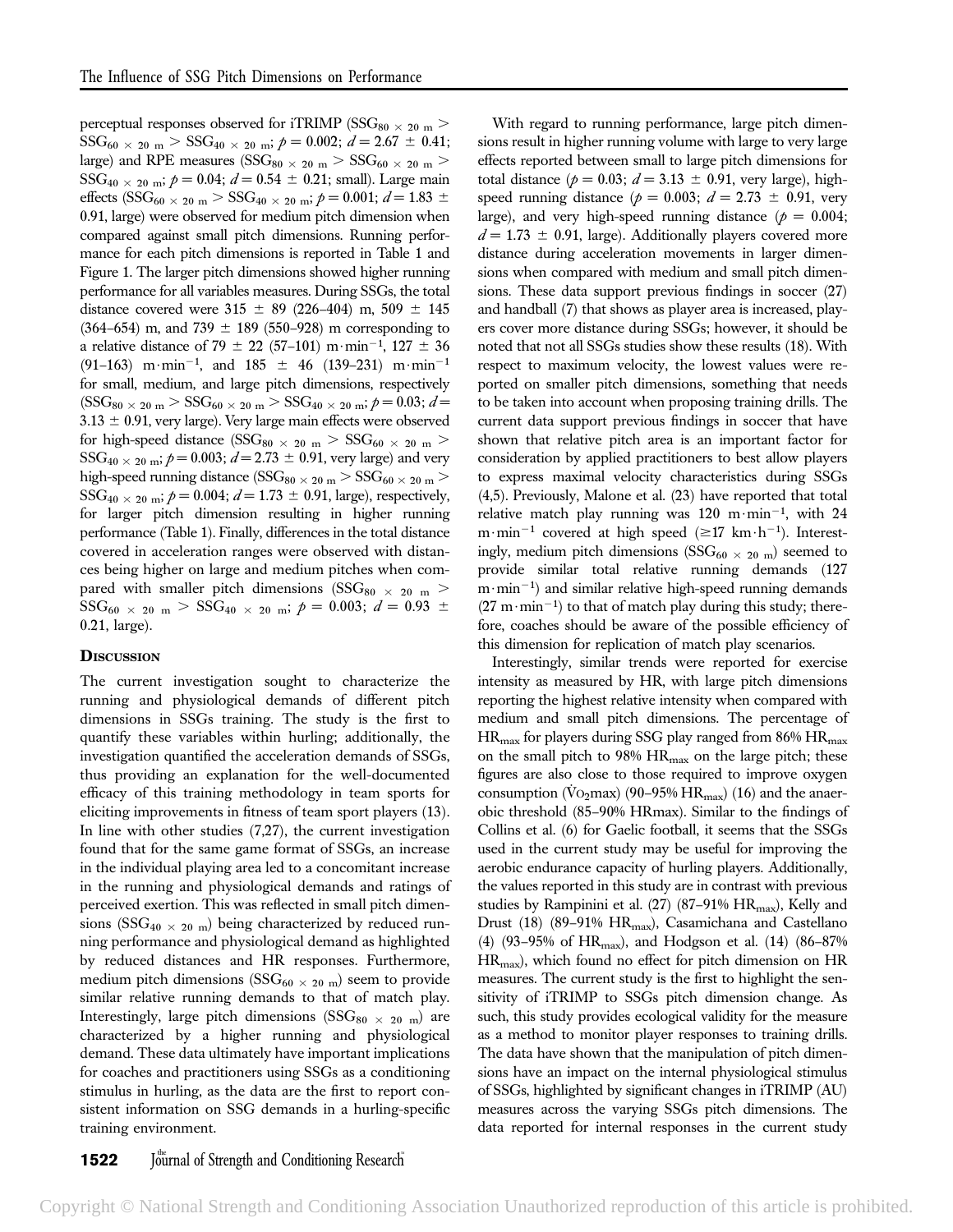are similar to data previously reported for rugby league players (31); the data suggest that iTRIMP (AU) is sensitive to change within the high-intensity hurling-specific SSGs environment, and the data may provide further credence for the use of iTRIMP (AU) within team sport environments.

Further analysis of perceptual demands using  $RPE_{SSG}$ showed greater perceptual effort by players during SSGs on larger pitch dimensions when compared with medium or smaller dimensions. These differences underlined a general trend for an increase in physiological demands with an increase of pitch dimension. Similar results were also reported in previous studies monitoring SSGs in soccer, with lower RPE values corresponding to smaller pitch dimensions (4,27). The linear increase of the RPE, in conjunction with the linear rise in HR as pitch area increased, is in agreement with previous studies conducted in a number of team sports (8,9,12,18) and highlights the value of RPE as a global indicator of exercise intensity within team sports. Nevertheless, a full in-depth comparison between studies has to be made carefully because of the differences in experimental procedures and sport types.

The use of a 4-Hz system has attached with it a degree of error for capturing the acceleration demands in confined spaces, such as those used in SSG (3). The current study has been unable to distinguish between acceleration movements commencing from different speeds, which have different mechanical and physiological consequences (25). Although it has not been possible to accurately characterize the incidence of different starting speeds, by reporting the distance covered in acceleration ranges (as opposed to time), the investigation has been able to proportionately discriminate between acceleration movements at high and low speeds. Thus, although the current study provides novel information to coaches, there still remains scope to more accurately quantify the running demands imposed on hurling players in training. The current data showed that as the relative player area was increased, players covered more distance during acceleration-type movements, with players covering more distance on large pitch dimensions when compared with other dimensions. Future research needs to further understand the technical component of hurling specific SSGs while also further analyzing the contextual factors of SSGs, such as winning or losing during competitive SSGs.

# PRACTICAL APPLICATIONS

The current study provides novel data on the running and physiological demands of SSGs in hurling and further support for the assessment of the acceleration demands within this mode of training. The distances covered during running movements within SSGs are relatively higher than match play for hurling players, supporting the use of SSG as a training tool in the sport. Manipulation of pitch dimensions can impact both the physical and the physiological demands of SSGs. A medium pitch dimension seems optimal, in that it imposes physiological and physical demands similar to that of match play. With regard to the periodization of these games for hurling coaches, it seems from the current data that large pitch dimensions can be used to increase the physical and physiological demands placed on players, allowing players to cover increased distance with higher physiological demands. Large pitch dimensions may be used with the aim of integrating both fitness and technical components for players at certain stages during the competitive season for coaches. Small dimensions, although having reduced physical and physiological demands, can be used as games for preparation and recovery, to ensure players are not over exposed to high running and physiological demands before and after competitive matches. Practitioners can now use the data presented here to more accurately prescribe appropriate hurling-specific training stimuli for players during the competitive season.

### ACKNOWLEDGMENTS

The authors would like to declare no conflicts of interest or any financial benefit from completing the current study. The authors would like to thank the players and management of the team involved for their participation in the current investigation.

### **REFERENCES**

- 1. Aguiar, A, Botelho, G, Lago, C, Macas, V, and Sampaio, J. A Review of the effects of small sided games. J Hum Kinet 33: 103–133, 2012.
- 2. Bangsbo, J, Iaia, FM, and Krustrup, P. The Yo-Yo intermittent recovery test: A useful tool for evaluation of physical performance in intermittent sports. Sports Med 38: 37-51, 2008.
- 3. Buchheit, M, Allen, A, Poon, TK, Mondonutti, M, Gregson, W, and Di Salvo, V. Integrating different tracking systems in football: Multiple camera semi-automatic system, local positioning measurement and GPS technologies. J Sports Sci 32: 1844-1857, 2014.
- 4. Casamichana, D and Castellano, J. Time-motion, heart rate, perceptual and motor behaviour demands in small-sides soccer games: Effects of pitch size. J Sports Sci 28: 1615-1623, 2010.
- 5. Castellano, J, Casamichana, D, and Dellal, A. Influence of game format and number of players on heart rate responses and physical demands in small-sided soccer games. J Strength Cond Res 27: 1295-1303, 2013.
- 6. Collins, DK, Doran, DA, and Reilly, TP. Small-sided games present an effective training stimulus in Gaelic football. In: Science and Football VII. London, United Kingdom: Routledge, 2012.
- 7. Corvino, M, Tessitore, A, Minganti, C, and Sibila, M. Effect of court dimensions on players' external and internal load during Small-sided handball games. *J Sports Sci Med* 13: 297-330, 2014.
- 8. Coutts, AJ, Rampinini, E, Marcora, SM, Castagna, C, and Impellizzeri, FM. Heart rate and blood lactate correlates of perceived exertion during small-sided soccer games. J Sci Med Sport 12: 79–84, 2009.
- 9. Da Silva, CD, Impellizzeri, FM, Natali, AJ, De Lima, JRP, Bara-Filho, MG, Silami-Garcia, E, and Marins, JCB. Exercise intensity and technical demands of small-sided games in young Brazilian soccer players: Effect of number of players, maturation, and reliability. *J Strength Cond Res* 25: 2746–2751, 2011.
- 10. Drust, B, Waterhouse, J, Atkinson, G, Edwards, B, and Reily, T. Circadian rhythms in sports performance-an update. Chronobiol Int 22: 21–44, 2005.

VOLUME 31 | NUMBER 6 | JUNE 2017 | 1523